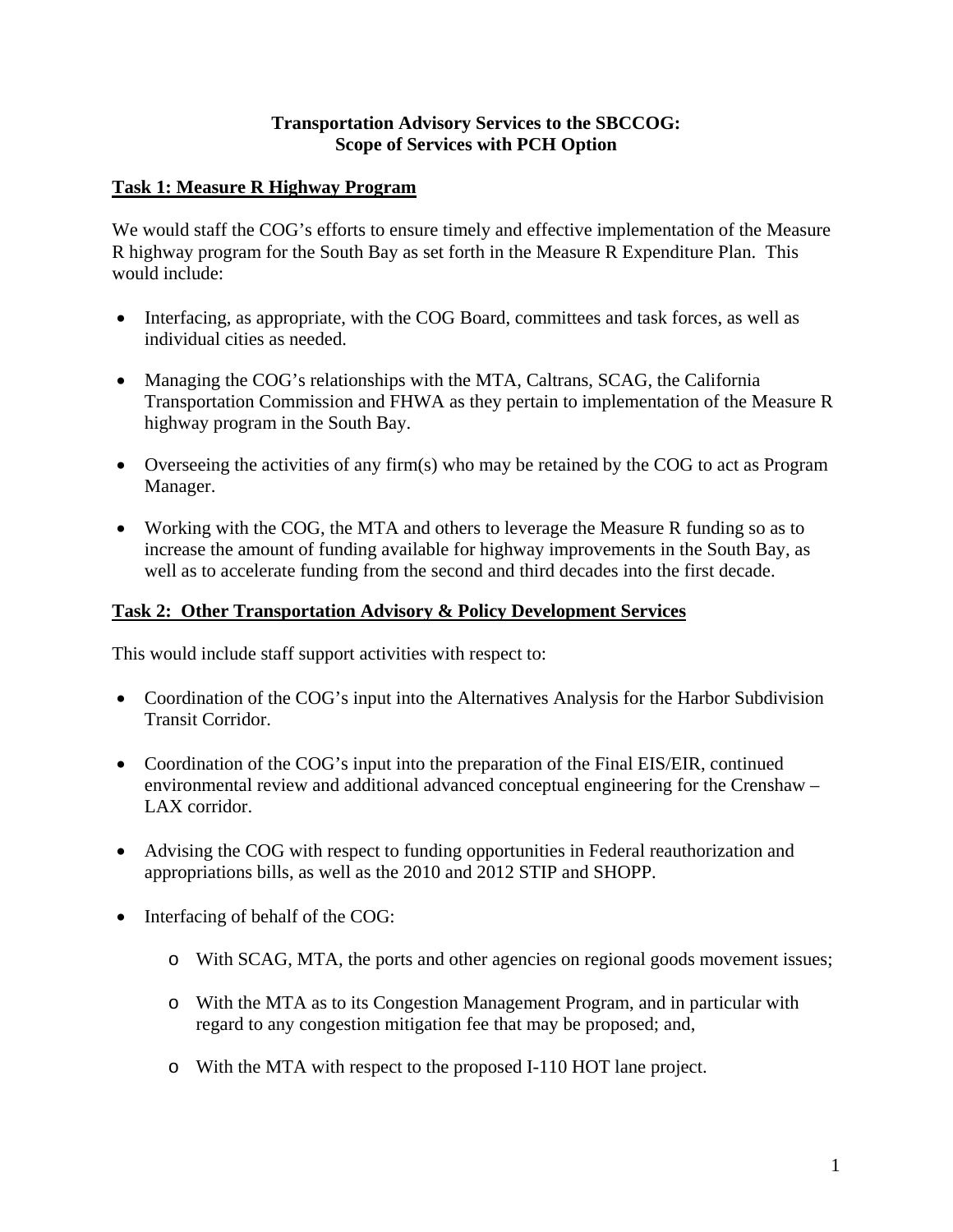• Support for the COG's Executive Director, Board and committees on other transportationrelated matters.

Cost: \$7,000 per month, plus authorized out-of-pocket expenses.

## **Optional Task 3: PCH Study Follow-up and Implementation**

[Note: this Task to be decided upon depending on whether efforts to include PCH in the South Bay's Measure R portfolio prove successful.]

This would include staff support activities needed to advance the recommendation of the recently completed Pacific Coast Highway Corridor Study.

- Form Project Steering Committee (PSC)
- Manage technical consultants (cost estimation, assessment of individual project benefits and constraints).
- Triage of Recommendations: meet with each corridor city and, as needed, Caltrans and LA Metro, to perform triage on the study recommendations into three groups:
	- o Recommendations that are supported and can be implemented by cities/Caltrans within existing resources.
	- o Recommendations that are supported but are beyond existing resources. This group will form the core of the "implementation investment package" for which funding will be sought. This group may in turn be divided into near-term and medium-term subgroups.
	- o Recommendations that are not supported by the cities, Caltrans and/or LA Metro. Reasons for lack of support will be documented, and modifications that might gain support and still provide benefits will be explored. Projects that are supported as a result of such modifications will be added to the Group 2 Implementation Package.
- Develop of a funding plan for the Group 2 package. It is envisioned that the principal source of funding for the Group 2 package will be the 2011 LA Metro Call-for-Projects (although see the next bullet). Commitments for needed match will be sought from corridor cities, Caltrans and, potentially, the private sector. Federal and State funding opportunities will also be explored.
- Federal law permits National Highway System funds to be spent "off system" if the results of such investment can be shown to cost-effectively benefit the parallel NHS route. An argument can be made that Pacific Coast Highway serves as a reliever route to the I-405, and that therefore improving the PCH Corridor will have benefits to the I-405. We would initiate discussion with MTA staff to explore this policy option.